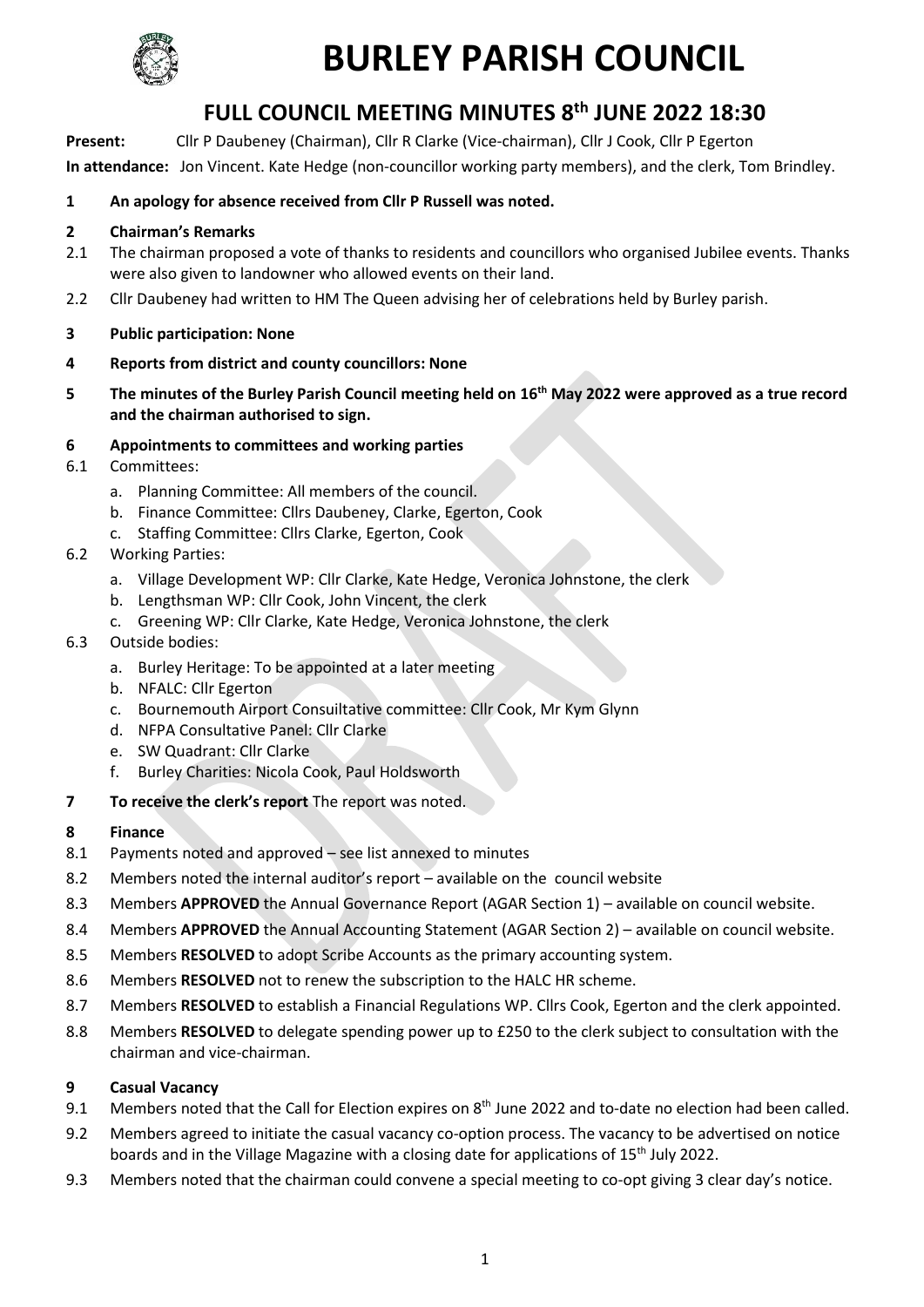

# **BURLEY PARISH COUNCIL**

# **10 LDDN re-location and archiving records from the Red Cross hut**

- 10.1 Cllrs Daubeney and Egerton had inspected the Red Cross Hut and reviewed the contents. It was agreed that the contents be assigned a status of: A) Archive at county hall, B) Retain locally c) Pass to Burley Heritage for storage or D) Dispose.
- 10.2 The clerk was asked to research storage and archiving options.
- 10.3 Cllr Daubeney reported he was setting up a meeting with representatives of Burley Heritage to discuss the museum project. The clerk will also attend.

# **11 Village Environment and Greening project**

11.1 Members approved payments for leaflets of £168.50.

### **12 Parish Council website**

12.1 Members considered moving the web site to a dedicated Parish Council hosting company. It was **RESOLVED** that the clerk, in conjunction with Cllr Clarke, would prepare a project plan for presentation at a future council meeting.

#### **13 Broadband update**

13.1 Some fibre installation activity in Bisterne Close was reported.

#### **14 Tree Planting**

14.1 All trees in Pound Lane and one tree in Cotts Lane now planted. Members noted the need to water trees during dry periods. The possibility of using Jon Narey (lengthsman) to do this was discussed but it was felt his schedule was already full. Cllr Clarke has approached house holders to water, but this does leave trees at risk.

#### **15 Correspondence**

15.1 The chairman had received correspondence from Steve Avery (NFNPA director of planning and strategy) regarding access via the NFDC car park and wayleaves for services to the proposed development for affordable housing.

#### **16 Licensing Application**

16.1 All applications circulated and events completed.

# **17 Road and Traffic update**

- 17.1 Scaffolding removed from Station Road/Holmsley Bridge, but road remains closed.
- 17.2 Concern was raised regarding the limited nature or pothole reparations.
- 17.3 Members noted the protruding kerb on the A35, raised at the annual assembly.
- 17.4 It was reports that HCC had assumed responsibility for the damaged manhole cover near the doctor's surgery.

# **18 Lengthsman Update**

- 18.1 John Vincent presented a report on the current work list.
	- a) Brambles had been cleared from Pound Lane and Burley Lawn and from Honey Lane to the Little Deers Day Nursery.
	- b) Future tasks include repairs and cleaning to benches and milestones.
	- c) Members asked that the footpath near Burley Hill House be cleared.
	- d) Members asked if the Lengthsman could take on weed clearing around the newly planted trees.